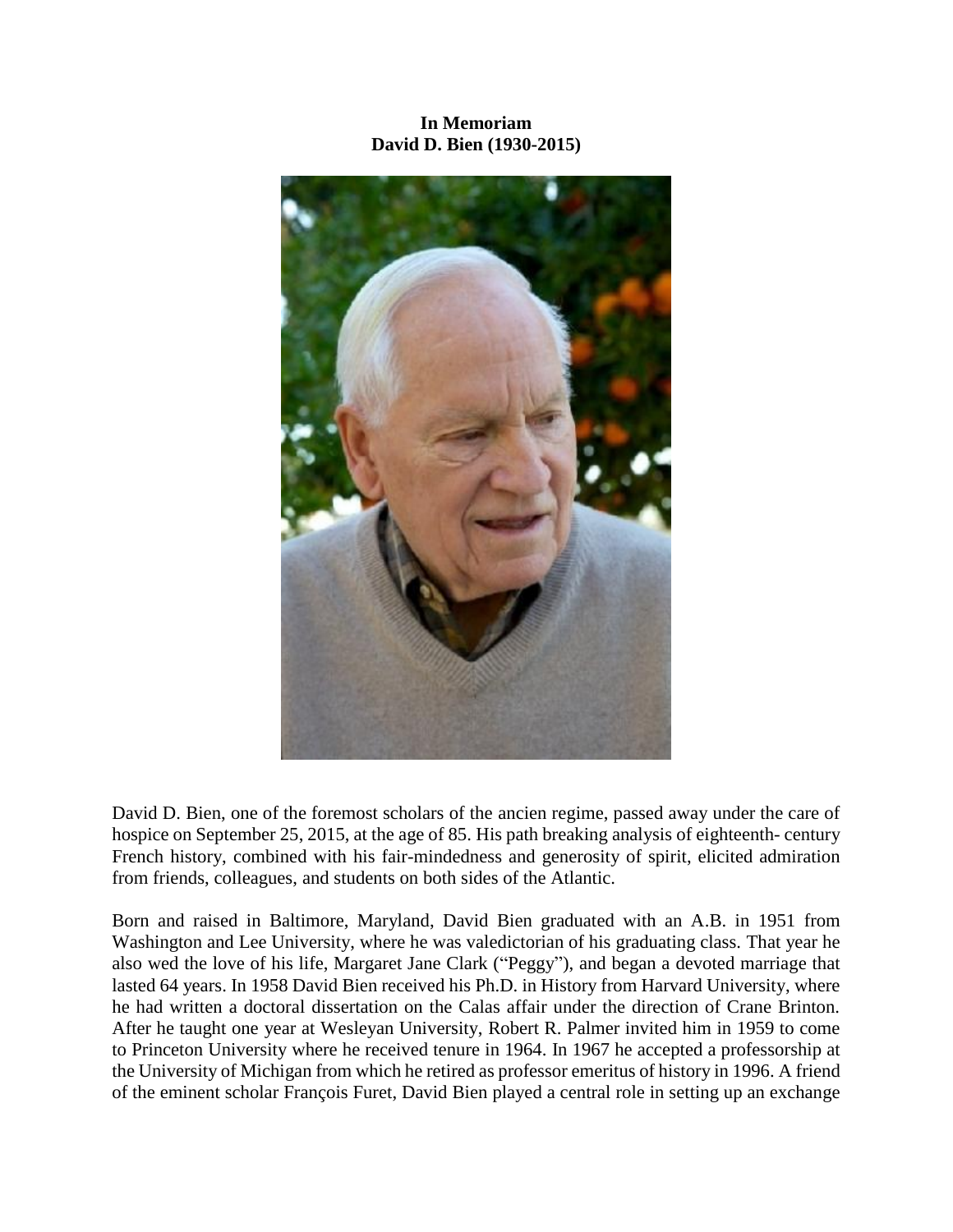program between the History Department of the University of Michigan and the École des Hautes Études en Sciences Sociales at a time when the *Annales* school was flourishing. David Bien taught a number of times at the EHESS in Paris. He also served as Chair of the Department of History at Michigan.

Although David Bien made significant contributions to the understanding of the old regime and origins of the French Revolution, he avoided grand narratives and overt theoretical frameworks. Instead, he honed a sensitive institutional approach to the study of history in the manner of Alexis de Tocqueville. Through this perspective, he explored the complex relationship of the state to social groups and uncovered underlying habits of mind that guided human choice, a methodology that combined immersion in archival sources with penetrating reflection.

David Bien's research addressed pivotal historiographical issues. His book *The Calas Affair: Persecution, Toleration, and Heresy in Eighteenth-Century Toulouse* (1960) reinterpreted the famous judicial case in which the Parlement of Toulouse convicted Protestant Jean Calas of killing his son because the son ostensibly wished to convert to Catholicism. Voltaire had cast the case as a clash between progressive Enlightenment thinkers and benighted Catholic judges, a position that eventually became commonplace. According to David Bien, however, magistrates had supported toleration at other times and invoked the enlightened concept of natural law. Fear of Protestantism as a subversive political force explained their verdict in the Calas case. An excellent example of David Bien's careful scholarship, this work also suggested his own commitment to toleration and abhorrence of legal travesties like the McCarthyism of the 1950s. David Bien's first article, "The Background of the Calas Affair," won the inaugural Koren Prize in 1958 for the best article on French history. Twenty years later he received the Koren Prize again, making him only one of four people to have been awarded this honor twice.

Subsequent pioneering research on corporate privilege, social mobility, state finance, and the culture of the army led David Bien to challenge, and often turn on their head, longstanding assumptions about the old regime and origins of 1789, including those critical to the Marxist interpretation of the French Revolution. It was common to argue that blocked social mobility of the bourgeoisie into the nobility was an important cause of the Revolution. Through irrefutable empirical data, David Bien showed the reverse. The widespread existence of ennobling venal offices made social mobility into the nobility not too slow, but too rapid. As a result, older nobles attempted to cordon off access of noble *parvenus* into key institutions like the army officer corps and Parlements, a stance that fragmented noble solidarity and prevented a common defense of aristocratic privilege on the eve of the Revolution.

Privileged bodies, historians often asserted, brought about the financial ruin of the monarchy in 1788 by preventing the creation of necessary taxes. David Bien, by contrast, showed that the monarchy itself had actually expanded the network of privileged groups so that it could borrow money from them. Privilege, therefore, was not opposed to the growth and financing of the Bourbon state; it was integral to it. Hence, although it was frequently claimed that the mission of the monarchy was to centralize administration and undermine the privileges of corporate bodies, David Bien argued, by contrast, that the monarchy's financial reliance on privilege had also promoted decentralization. The legacy of the government's financial dependence on privilege, moreover, made institutional reform before the Revolution difficult, if not impossible, to achieve.